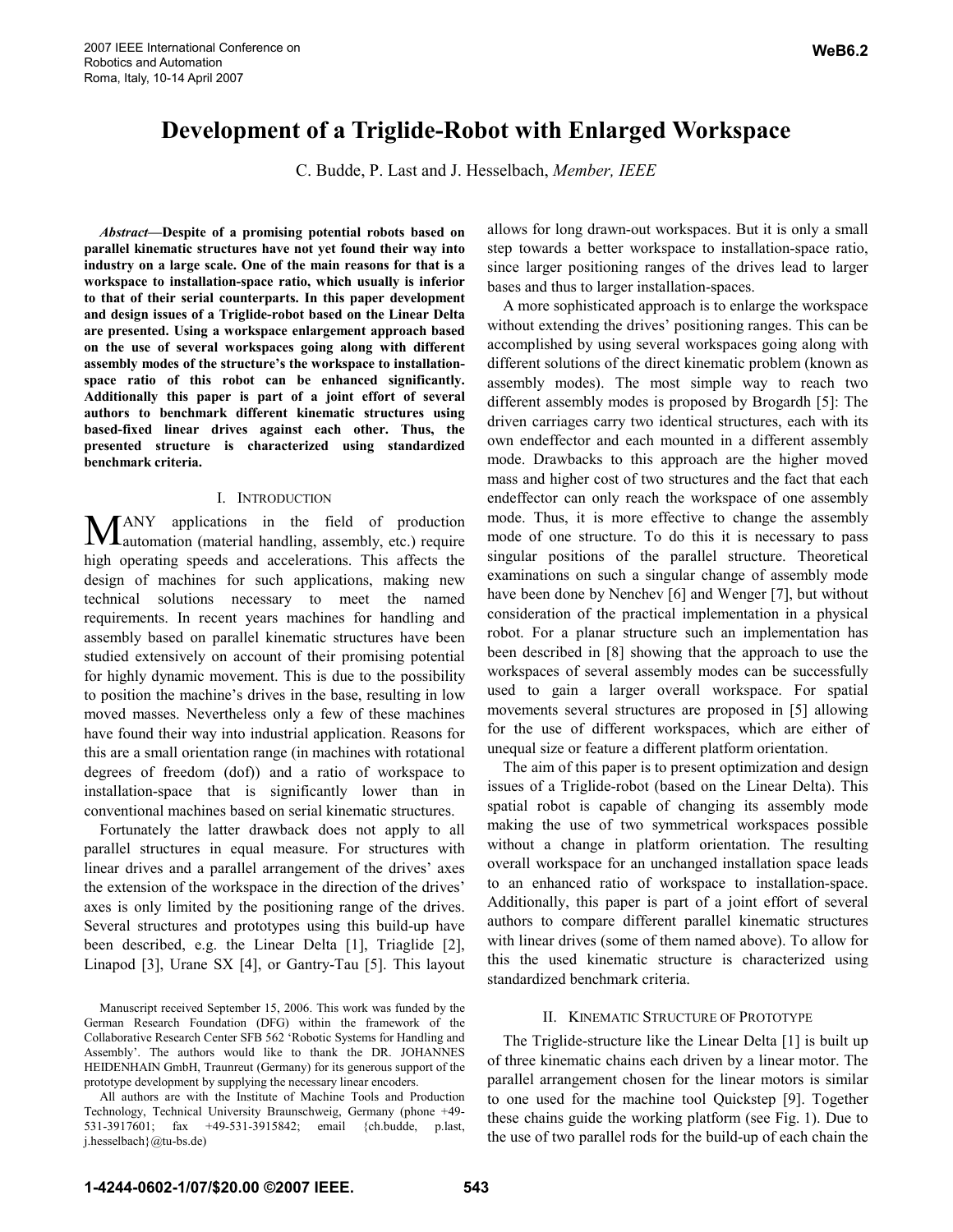platform is kept at constant orientation, always. The chains allow for a translational movement of the platform with three dof. To realize an additional rotation around the z-axis a serial axis is added to the platform. Thus, the complete structure is of a hybrid type, consisting of a parallel part and a serial part. Its four dof make the classical Scara-motions possible, which are necessary for the better part of handling and assembly operations.



Fig. 1. Kinematic structure of Triglide-robot.

### III. WORKSPACE ENLARGEMENT

The named approach to enlarge the workspace is based on the idea to use several workspaces. These workspaces go along with different working and assembly modes of a parallel kinematic structure, which are defined as follows. Working modes are the different solutions to the inverse kinematic problem (IKP) [10], providing the necessary drive positions for a desired pose of the robot's endeffector. They are divided by singularities of first type, which occur when a kinematic chain of the structure is either in a stretched position or the links of the chain are folded upon each other [11]. In such a singular position, at least one actuator can fulfill an infinitesimal small motion without moving the endeffector. On the other hand, assembly modes are the different solutions to the direct kinematic problem (DKP), allowing to calculate the pose of the endeffector for given drive positions. Dividing these assembly modes, there are singularities of second type, in which an infinitesimal small movement of the endeffector is possible, while all actuators are unmoved. Each combination of these working and assembly modes (called configuration) has a corresponding workspace.

For the Triglide-structure Fig. 2 shows the two largest of these configuration workspaces (out of a total of 14). If it is possible to change between these two a resulting overall workspace can be achieved also shown in Fig. 2. To accomplish this change several other configuration workspaces and the separating singularities have to be passed. While for first type singularities such a passing can be managed easily using joint space interpolation the passing of singularities of second type needs special considerations, since the platform's pose cannot be controlled by the drives in such a singularity. To overcome this problem we proposed an approach using gravity [12] to impose a defined movement on the platform while being in the singularity. The necessary steps and an adapted control strategy allowing for a successful realization of this approach are given in [13].



Fig. 2. Configuration workspaces and resulting overall workspace for Triglide-structure.

Due to the time necessary for such a change between workspaces it will not be efficient to conduct this transition in every motion cycle. But it is well suited for tasks, which only require an occasional configuration change. E.g. it is reasonable to use this kind of workspace enlargement for robots handling parts from two feeders. Or it is possible to position peripheral devices, such as automatic tooling systems, in one workspace, while working in the other one. It is also very important to mention that the two used configuration workspaces itself contain no further singularities of the second type.

#### IV. OPTIMIZATION

### *A. Requirements*

The Triglide-robot is developed as a test bed within the Collaborative Research Centre SFB 562 [14] at the Technical University of Braunschweig. According to the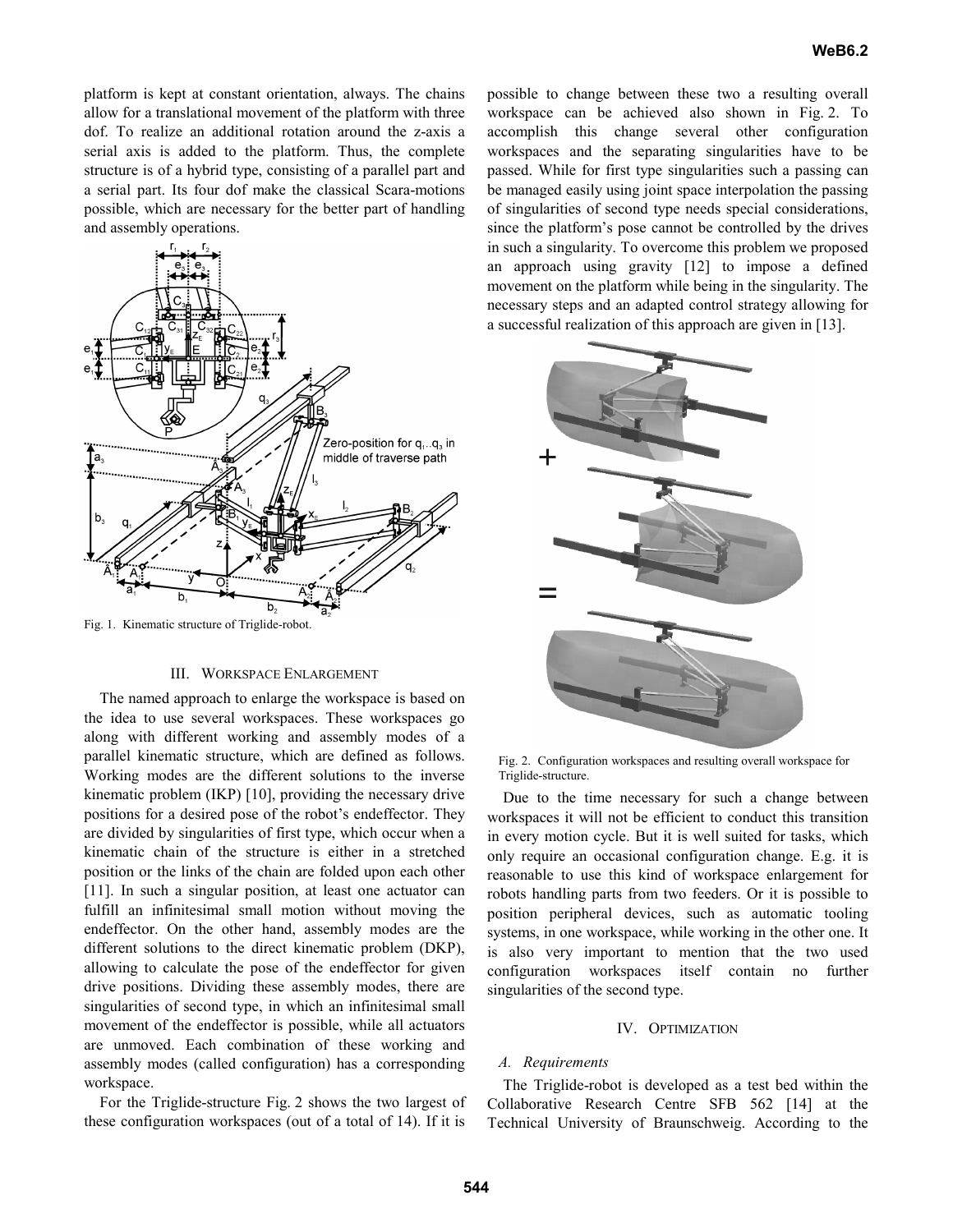main topic of this interdisciplinary research group the robot is designed for high speed handling and assembly tasks. Resulting from this application area the main requirements are a large workspace to installation-space ratio (to be even improved by using the described workspace enlargement approach) and the ability for highly dynamic movements. Using a max. acceleration of the working platform of 10 g a max. platform speed of 5 m/s is to be realized for a payload of 3 kg. The payload's max. inertia around the z-axis of 0.012 kgm<sup>2</sup> has to be accelerated with 16000  $\frac{\delta}{s^2}$  up to a max. rotational speed of 1200 °/s.

## *B. Boundary Conditions*

In the search for an optimal set of kinematic parameters several constraints are considered:

- The Triglide-structure's kinematic properties are described using the parameters  $b_i$ ,  $l_i$ ,  $r_i$  (i  $\in$  {1,2,3}) as introduced in Fig. 1.
- To obtain a structure symmetrical to the x-z-plane  $b_1 = b_2$ ,  $l_1 = l_2$  and  $r_1 = r_2$  are set.
- To further reduce the number of parameters  $l_1$  is chosen as a reference parameter to which all others are scaled.
- The parameters are only varied in certain ranges to account for design constraints. E.g. for the y-extension of the working platform (defined by  $r_1 + r_2$ ) a minimum value is set to allow for a central positioning of the serial drive between the joints at the platform.
- Due to the parallel arrangement of the linear drives the structure's attributes are not dependent on the x-position of the platform (except for areas at both ends of the workspace's x-extension). Thus the optimization will be performed for a cross-section of the workspace parallel to the y-z-plane.
- While passing through a singularity of the first type (to change the configuration workspace) of chain 1 the platform must not collide with the linear guide of chain 2 and vice versa. To account for this, it is necessary to fulfill  $b_1 + b_2 \ge l_1 + r_1 + r_2$ .
- To minimize installation space  $b_1 + b_2 = l_1 + r_1 + r_2$  is chosen.
- To avoid a cantilevered design of carriage 3 (described by a large value  $a_3$ ) the workspace is limited at the top by imposing  $z_E \leq b_3 - r_3$  on the z-coordinate of platform point E.

## *C. Optimization Criteria*

The following criteria are used to find an optimal set of kinematic parameters. Since both of the configuration workspaces that are going to be used are symmetrical the optimization is performed for just one of them.

- The area of a rectangular workspace in the y-z-plane is to be maximized.
- The portion of this workspace below the y-axis is to be maximized since this part of the workspace can be accessed best.
- The transmission ratio between an arbitrarily directed force  $f_L$  applied to point E of the platform and the resulting force  $f_{q,i}$  on drive *i* is to be below a value of 2 for every drive.
- − The transmission ratio between a force **f***L* directed arbitrarily parallel to the x-y-plane and applied to point E of the platform and the resulting force  $f_{q,i}$  on drive *i* is to be below a value of 1.4 for every drive.

These last two criteria are used to limit the drive forces necessary to reach the max. acceleration of the working platform. The reason behind this limitation is that direct linear drives (which will be used as explained in section V) are only available up to certain drive forces for the desired velocities. When the drive forces necessary for a given acceleration of the platform are calculated they strongly depend on the named transmission ratio. The additional limitation on forces parallel to the x-y-plane accounts for the following assumption: If the Triglide-structure is used for pick-and-place operations, the distance, that the payload has to be translated parallel to the x-y-plane, will (in most cases) be larger than the short stroke in z-direction to pick up or put down the payload. Hence, the acceleration periods parallel to the x-y-plane may be longer than those in z-direction. Thus, the drives should not be loaded close to their peak force (which can be exerted for a short time only) when moving the structure parallel to the x-y-plane.

# *D. Optimization Result*

The simple build-up of the structure with only translational platform movement facilitates setting up the necessary kinematic equations (IKP, DKP and the corresponding Jacobian matrices) for the calculation of the named criteria as described for example in [15]. Using a multi-criterion approach a set of optimal kinematic parameters is calculated, which can be found in Table I.

The length of the moving range of the drives (given by *qmax* - *qmin*) is chosen just long enough to safely allow for the singularity passing necessary for the planned configuration change. Thus, the overlapping between the two configuration workspaces shown in Fig. 2 is kept low, resulting in an optimal improvement of workspace to installation-space ratio by the use of the described workspace enlargement approach.

| <b>TABLEI</b>                                 |
|-----------------------------------------------|
| <b>KINEMATIC PARAMETERS OF TRIGLIDE-ROBOT</b> |

| KINGVIATIV LANAMETENS VE TNIVILIDE-INVISVI |      |                        |                                      |  |  |  |
|--------------------------------------------|------|------------------------|--------------------------------------|--|--|--|
| Symbol                                     | Unit | Values of<br>prototype | Standardized values<br>for benchmark |  |  |  |
| $l_1 = l_2 = l_3$                          | mm   | 600                    | 1000                                 |  |  |  |
| $a_1 = a_2 = a_3$                          | mm   | 105                    | 175                                  |  |  |  |
| $b_1 = b_2$                                | mm   | 379                    | 631.67                               |  |  |  |
| b,                                         | mm   | 415                    | 691.67                               |  |  |  |
| $r_1 = r_2$                                | mm   | 79                     | 131.67                               |  |  |  |
| r3                                         | mm   | 110                    | 183.33                               |  |  |  |
| $e_1 = e_2 = e_3$                          | mm   | 50                     | 83.33                                |  |  |  |
| $ q_{min}, q_{max} $                       | mm   | $[-640, 640]$          | $[-1066.67, 1066.67]$                |  |  |  |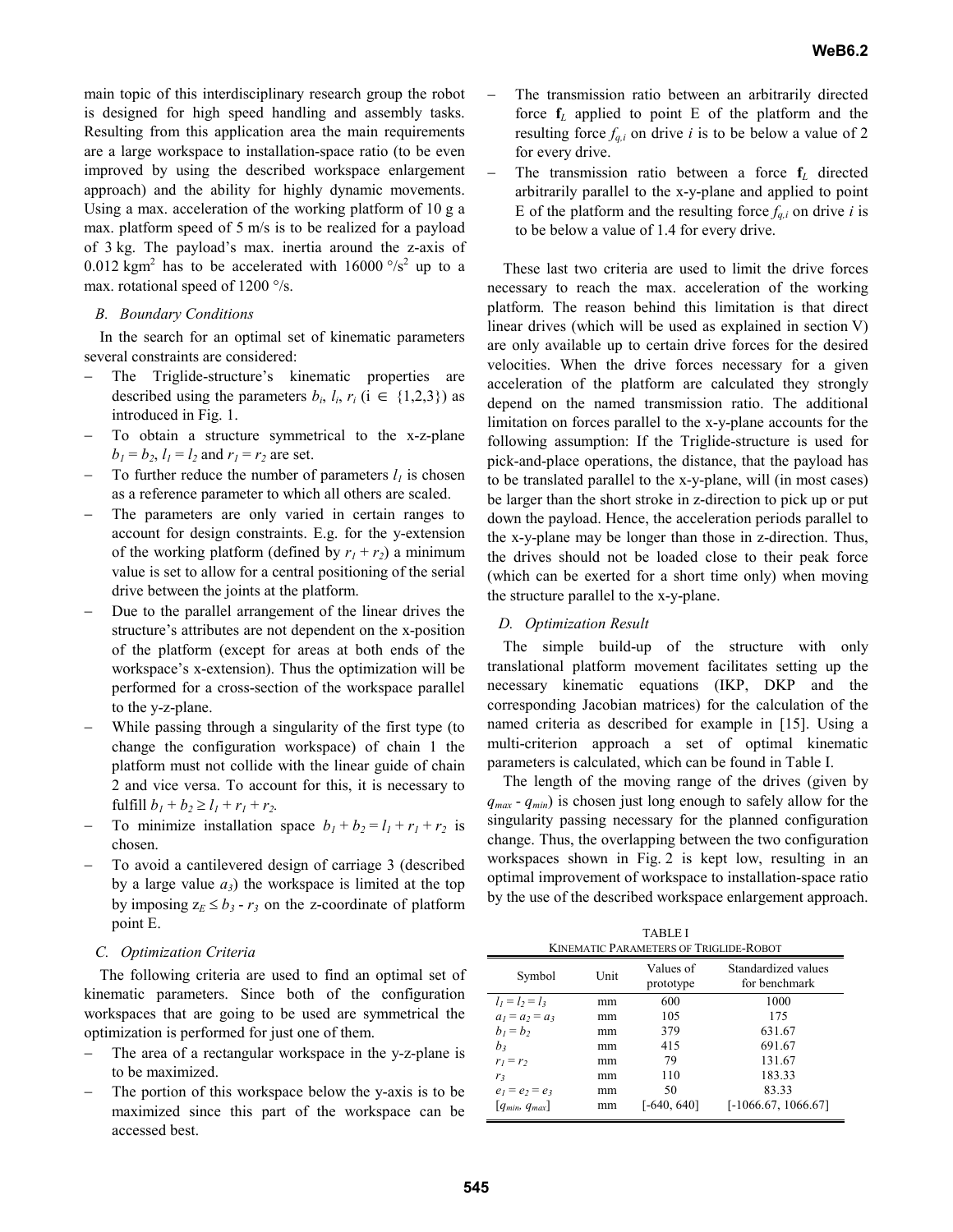### V. DESIGN ISSUES

To allow for the planned passing of singularities the structure is specifically optimized for it. The chosen arrangement of the three linear guides in the base with parallel axes of the first joints on carriages 1 and 2 (see Fig. 1) facilitates a passing of all encountered singularities without any inner collisions. Furthermore it enables the structure to change its configuration without a change in platform orientation, which is important for executing the same application in all configuration workspaces. The kinematic chains have to be adapted also. A specific joint design makes the necessary movements (requiring joint angles up 180°) possible. As a compromise the chosen arrangement of the kinematic chains demands for a chain build-up able to transmit moment loads, since a rotation of the platform around the z-axis can only be inhibited by the upper chain resulting in moment loads in this chain for platform positions in the lower part of the workspace (small values for z). This increases the mass of the moved parts, which otherwise has been minimized by application of lightweight design principles. For the build-up of the kinematic chains an over-constrained design has been chosen (as explained in [12]) for stiffness reasons. It requires several of the joint axes within one kinematic chain to be parallel.

For the actuation of the three identical chains linear direct drives are chosen. Spindle drives cannot be used, because they cannot reach the maximum velocity required for the robot. Belt drives are also excluded as their lower compliance results in a higher oscillation tendency at high accelerations. The chosen drives are of an ironless design to reduce the mass of the moved parts. Fig. 3 shows the actual design of the robot.



Fig. 3. Prototype of Triglide-robot.

## VI. BENCHMARK DATA

The aim of this section is to provide performance data of the Triglide-structure for a joint effort of several authors to compare different structures driven by linear actuators. To allow for this each author characterizes the presented structure using standardized benchmark criteria. In this benchmark only the kinematic structures will be compared neglecting the concrete design and the attributes of the components of each machine. For this the structures will be scaled to a rod length of 1000 mm (see Table I). For stiffness calculations standardized component properties will be used as given in Table II. The base structure, the drive carriages, the drives and the working platform are assumed to be rigid.

TABLE II STANDARDIZED COMPONENT PROPERTIES

| Property                | Symbol | Unit | Standardized values<br>for benchmark |  |  |  |
|-------------------------|--------|------|--------------------------------------|--|--|--|
| joint stiffness         | k,     | N/um | 50                                   |  |  |  |
| outer rod diameter      | $d_a$  | mm   | 50                                   |  |  |  |
| inner rod diameter      | $d_i$  | mm   | 38                                   |  |  |  |
| Young's modulus of rods | Er     | GPa  | 70                                   |  |  |  |

Except for the data on workspace all other criteria will only be given for a cross-section of the workspace parallel to the y-z-plane since the Triglide-structure's characteristic values do not change with changing x-values except for areas on both ends of the workspaces x-extension.

#### *A. Workspace*

To characterize the workspace *W* the workspace to installation-space ratio  $\eta$  is calculated. The installation space  $W_{inst}$  is defined as the volume of the smallest cuboid in which the robot can fit. It can be calculated by

$$
W_{inst} = (q_{max} - q_{min})(b_1 + a_1 + b_2 + a_2)(b_3 + a_3)
$$
 (1)

with the parameters  $a_i$  accounting for the thickness of the carriages. Note that this determination of the installation space takes into account only the kinematic structure. For a real robot the resulting values will be larger, since additional moving ranges of the drives for emergency braking and the concrete design of the base structure have to be considered.

For the determination of the workspace for a given configuration of the structure a cuboid large enough to contain all possible positions of the platform is discretized. Using the IKP and DKP for the given configuration it can be tested for all elements of this cuboid whether they belong to the workspace. Summing up the volume of all elements that are part of the workspace its overall volume is calculated. Due to the constant scaling factor between the kinematic parameters of the prototype and the standardized values for this benchmark the resulting value for η is the same for both. Using just one of the configuration workspaces shown in Fig. 2 a value of  $\eta = 0.52$  is calculated. But using the overall workspace resulting from the presented workspace enlargement approach this value can be nearly doubled to  $n = 0.96$ .

#### *B. Stiffness*

Due to the over-constrained build-up of the kinematic chains, an exact calculation of the structure's stiffness can only be done using finite element analysis after extensive modeling. A conservative approximation can however be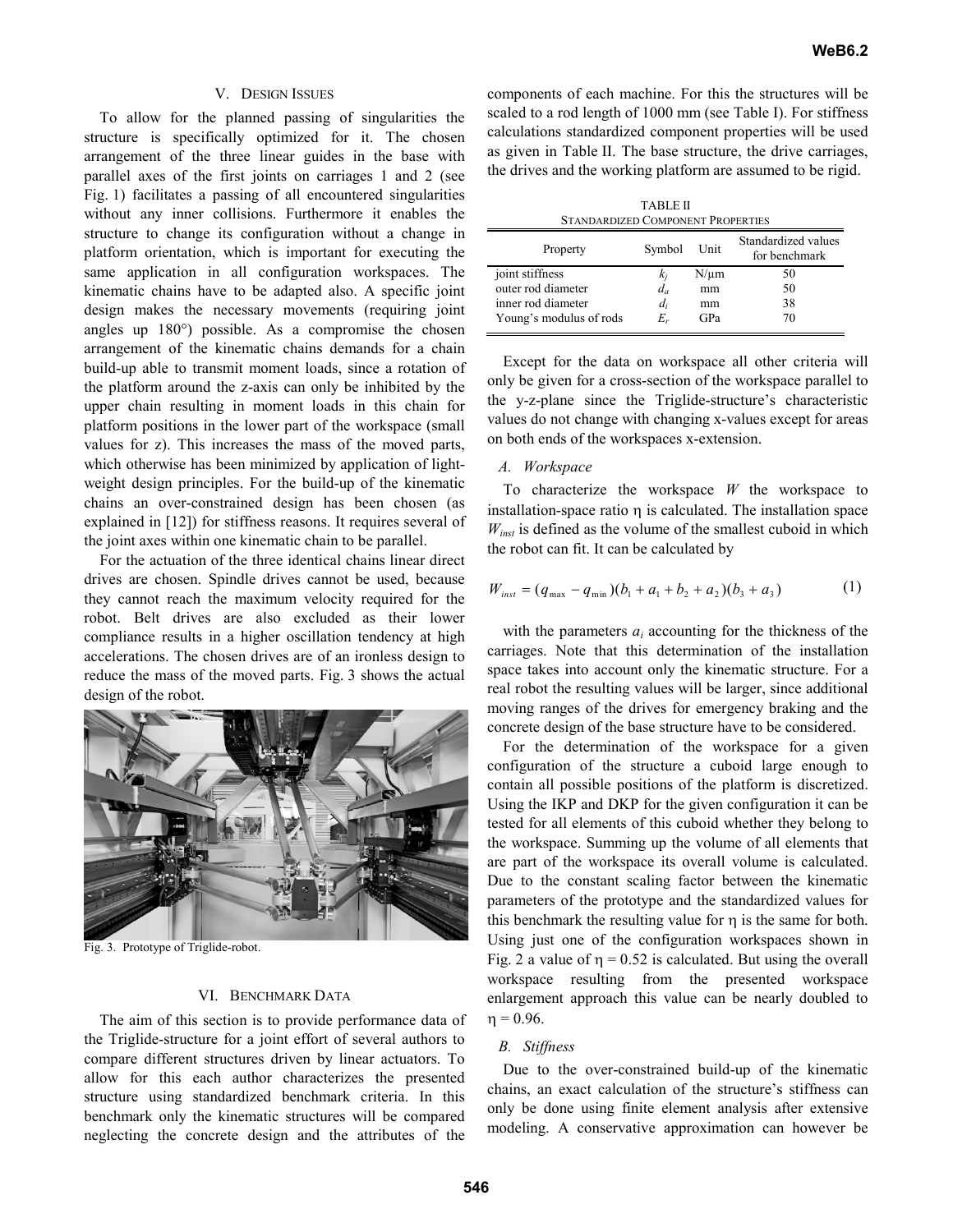obtained as follows: For this a modified build-up of the kinematic chains is assumed having ball-joints at all the rods' ends. Since this does not allow the chains to transmit moment loads any more this modified structure will be less stiff than the real one. In fact, at the bottom of the workspace (lowest values for z) it will become singular, because none of the chains can inhibit a rotation of the platform about the zaxis. But for workspace regions away from this lower border this problem does not arise, allowing for a good estimation of the stiffest region of the workspace.

The procedure for stiffness-calculation is analog to one described in [4] for the Urane SX. It is based on the assumption that rods can only transmit forces along its axes, which is true for the modified structure with ball joints at the rods' ends if friction in the joints and dynamical forces due to the rods' masses are neglected. Thus, according to Fig. 1 the forces in the rods can be written as (with *j* distinguishing the two rods of chain *i*):

$$
\mathbf{f}_{ij} = f_{ij} / l_{ij} \cdot \overrightarrow{B_{ij} C_{ij}}
$$
 (2)

If the working platform is loaded in point E with an external force  $f<sub>L</sub>$  and an external moment  $m<sub>L</sub>$  the resulting forces in the rods can be calculated by setting up the force and moment equilibrium for E:

$$
\sum_{i=1}^{3} \left( \sum_{j=1}^{2} \mathbf{f}_{ij} \right) + \mathbf{f}_{L} = \mathbf{0}
$$
 (3)

$$
\sum_{i=1}^{3} \left( \sum_{j=1}^{2} \mathbf{f}_{ij} \times \overline{C_{ij}E} \right) + \mathbf{m}_{L} = \mathbf{0}
$$
 (4)

$$
\begin{bmatrix}\nI_{11}^{-1} \overline{B_{11} C_{11}}^T & I_{11}^{-1} \left( \overline{B_{11} C_{11}} \times \overline{C_{11} E} \right)^T \\
I_{12}^{-1} \overline{B_{12} C_{12}}^T & I_{12}^{-1} \left( \overline{B_{12} C_{12}} \times \overline{C_{12} E} \right)^T \\
I_{21}^{-1} \overline{B_{21} C_{21}}^T & I_{21}^{-1} \left( \overline{B_{21} C_{21}} \times \overline{C_{21} E} \right)^T \\
I_{22}^{-1} \overline{B_{22} C_{22}}^T & I_{22}^{-1} \left( \overline{B_{22} C_{22}} \times \overline{C_{22} E} \right)^T \\
I_{31}^{-1} \overline{B_{31} C_{31}}^T & I_{31}^{-1} \left( \overline{B_{31} C_{31}} \times \overline{C_{31} E} \right)^T \\
I_{32}^{-1} \overline{B_{32} C_{32}}^T & I_{31}^{-1} \left( \overline{B_{31} C_{31}} \times \overline{C_{31} E} \right)^T \\
I_{32}^{-1} \overline{B_{32} C_{32}}^T & I_{32}^{-1} \left( \overline{B_{32} C_{32}} \times \overline{C_{32} E} \right)^T\n\end{bmatrix} \begin{bmatrix}\nf_{11} \\
f_{22} \\
f_{32} \\
f_{33}\n\end{bmatrix} = \begin{bmatrix}\n\mathbf{f}_L \\
\mathbf{m}_L\n\end{bmatrix} (5)
$$

With (5) being the matrix notation. So, with  $J_r$  not being singular the forces in the rods due to an external load are:

$$
\mathbf{f}_r = \mathbf{J}_r^{-1} \begin{pmatrix} \mathbf{f}_L \\ \mathbf{m}_L \end{pmatrix} \tag{6}
$$

Next, the change of length ∆*rij* of each rod due to a force on the rod can be evaluated using its stiffness  $k_{r,ij}$ .

$$
f_{ij} = k_{r,ij} \Delta r_{ij} \tag{7}
$$

Using Hooke's law for each rod and considering the joints of stiffness  $k_i$  at each end of it a rod's stiffness can be calculated using:

$$
\left(k_{r,ij}\right)^{-1} = k_j^{-1} + \left(\frac{\left(d_a^2 - d_i^2\right)\pi E_r}{4l_{ij}}\right)^{-1} + k_j^{-1} \tag{8}
$$

For all rods it can be written in matrix form:

$$
\Delta \mathbf{r} = \mathbf{K}_r^{-1} \mathbf{f}_r \tag{9}
$$

$$
\mathbf{K}_r = diag\left(\begin{bmatrix} k_{r,11} & k_{r,12} & k_{r,21} & k_{r,22} & k_{r,31} & k_{r,32} \end{bmatrix}\right) (10)
$$

Due to such a change of length of the rods the platform will undergo a translation ∆**x**r and a rotation ∆**α**r. For small values of this displacement it can be connected to the external load on the platform using the principle of virtual work:

$$
\begin{pmatrix} \mathbf{f}_L \\ \mathbf{m}_L \end{pmatrix}^T \begin{pmatrix} \Delta \mathbf{x}_r \\ \Delta \mathbf{a}_r \end{pmatrix} = \mathbf{f}_r^T \Delta \mathbf{r}
$$
 (11)

Using (6) this derives to

$$
\begin{pmatrix} \mathbf{f}_L \\ \mathbf{m}_L \end{pmatrix} = \mathbf{J}_r \mathbf{K}_r \left( \mathbf{J}_r \right)^T \begin{pmatrix} \Delta \mathbf{x}_r \\ \Delta \mathbf{a}_r \end{pmatrix} = \mathbf{K} \begin{pmatrix} \Delta \mathbf{x}_r \\ \Delta \mathbf{a}_r \end{pmatrix}
$$
(12)

giving the necessary external load to reach a given displacement of the platform with **K** being the stiffness matrix of the structure.

Table III shows the structure's stiffness in x-, y- and zdirection calculated as the ratio between the necessary force and the resulting displacement for each of the Cartesian directions. Note, that this does not include the external moment which is also necessary to cause this displacement. Since the stiffness is dependent on the platform's position in the workspace the minimum, maximum and average values over the entire y-z-cross-section of the workspace are given. Additionally, Table III shows the same values for a subspace of the workspace which can be seen in Fig. 4 featuring the best 70% of the values of the stiffness in x-direction.

| <b>TABLE III</b><br>CARTESIAN STIFFNESS IN N/um |                |                  |               |                |          |               |
|-------------------------------------------------|----------------|------------------|---------------|----------------|----------|---------------|
|                                                 |                | <b>Entire WS</b> |               | Best 70% of WS |          |               |
|                                                 | X              |                  | Z             | X              |          | z             |
| minimum<br>average<br>maximum                   | 33<br>69<br>81 | 29<br>47         | 6<br>25<br>58 | 65<br>74<br>81 | 26<br>43 | b<br>19<br>48 |